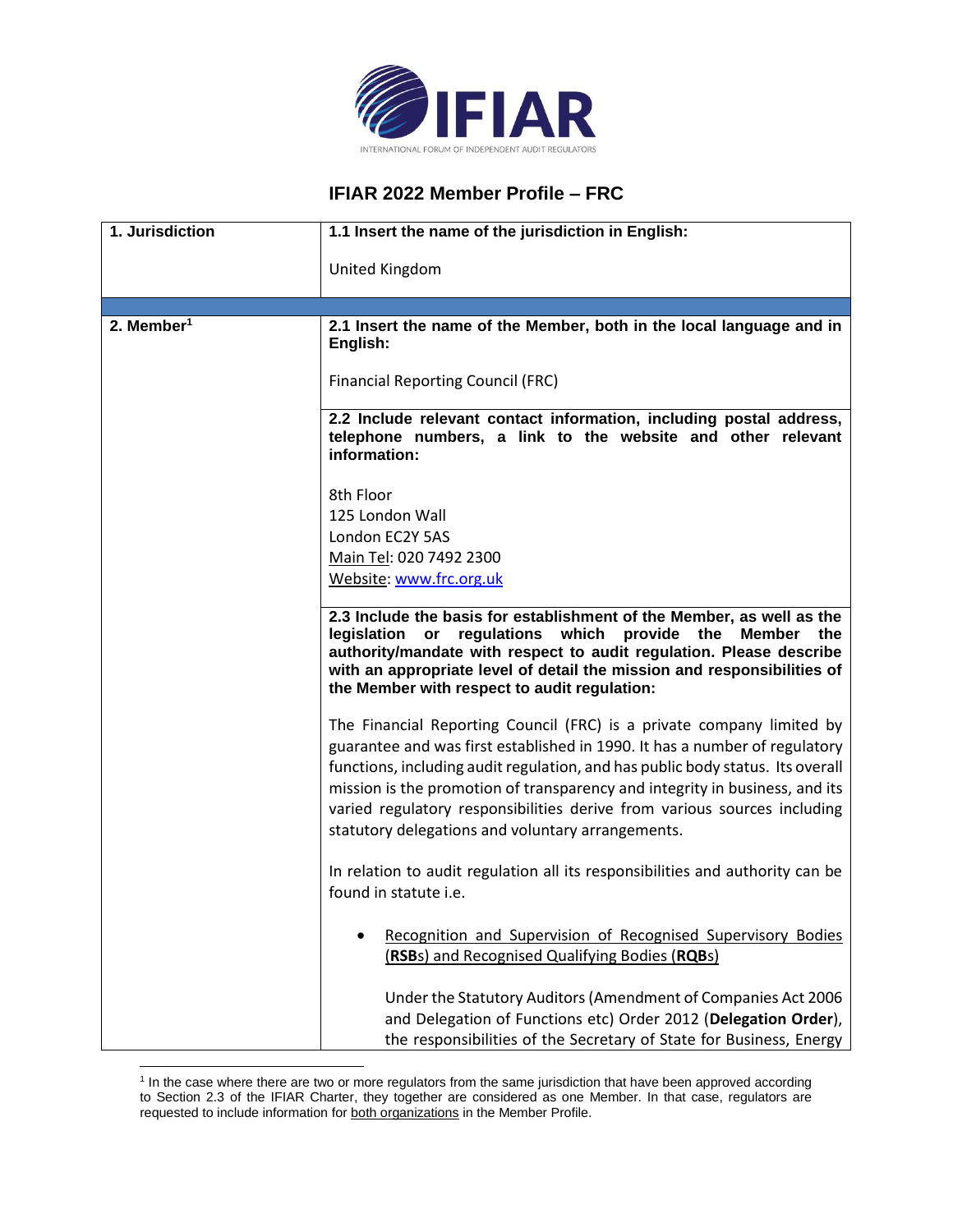

| and Industrial Strategy under Part 42 of the Companies Act 2006<br>have been delegated to the FRC.                                                                                                                                                                                                                                                                                                                                                                                                                                               |
|--------------------------------------------------------------------------------------------------------------------------------------------------------------------------------------------------------------------------------------------------------------------------------------------------------------------------------------------------------------------------------------------------------------------------------------------------------------------------------------------------------------------------------------------------|
| <b>Competent Authority</b>                                                                                                                                                                                                                                                                                                                                                                                                                                                                                                                       |
| Under the Statutory Auditors and Third Country Auditors<br>Regulations 2016 (SATCAR), which implement the amended EU<br>Audit Directive 2004 and the EU Audit Regulation 2014, the FRC is<br>the UK's designated Competent Authority for Statutory Audit and<br>is responsible for the tasks listed below:                                                                                                                                                                                                                                       |
| the determination of technical standards on professional<br>ethics and internal quality control of statutory auditors and<br>statutory audit work;                                                                                                                                                                                                                                                                                                                                                                                               |
| the determination of the manner in which the standards are<br>to be applied in practice;                                                                                                                                                                                                                                                                                                                                                                                                                                                         |
| the determination of criteria for the purpose of determining<br>$\bullet$<br>whether persons are eligible for appointment as statutory<br>auditors;                                                                                                                                                                                                                                                                                                                                                                                              |
| the application of those criteria to determine whether<br>٠<br>persons are eligible for appointment as statutory auditors;<br>registration of persons approved as eligible for appointment<br>as statutory auditors;                                                                                                                                                                                                                                                                                                                             |
| keeping the register and making it available for inspection;<br>٠<br>ensuring persons eligible for appointment as statutory<br>$\bullet$<br>auditors take part in appropriate programmes of continuing<br>education in order to maintain their theoretical knowledge,<br>professional skills and values at a sufficiently high level;<br>monitoring (by means of inspections) of statutory auditors<br>٠<br>and audit work;                                                                                                                      |
| investigations of statutory auditors and audit work; and<br>imposing and enforcing sanctions<br>other miscellaneous tasks set out in the EU Audit Regulation.                                                                                                                                                                                                                                                                                                                                                                                    |
| The FRC delegates a number of these tasks to the Recognised<br>Supervisory Bodies under Delegation Agreements. The FRC may<br>not (under the EU legislation and the UK implementing legislation)<br>delegate the determination of standards, the determination of<br>criteria for registration as a statutory auditor and the monitoring<br>and investigation of PIE audits. The FRC monitors the RSB's in<br>carrying out the delegated tasks and reports on its monitoring<br>annually in an appendix to the FRC's annual report and accounts. |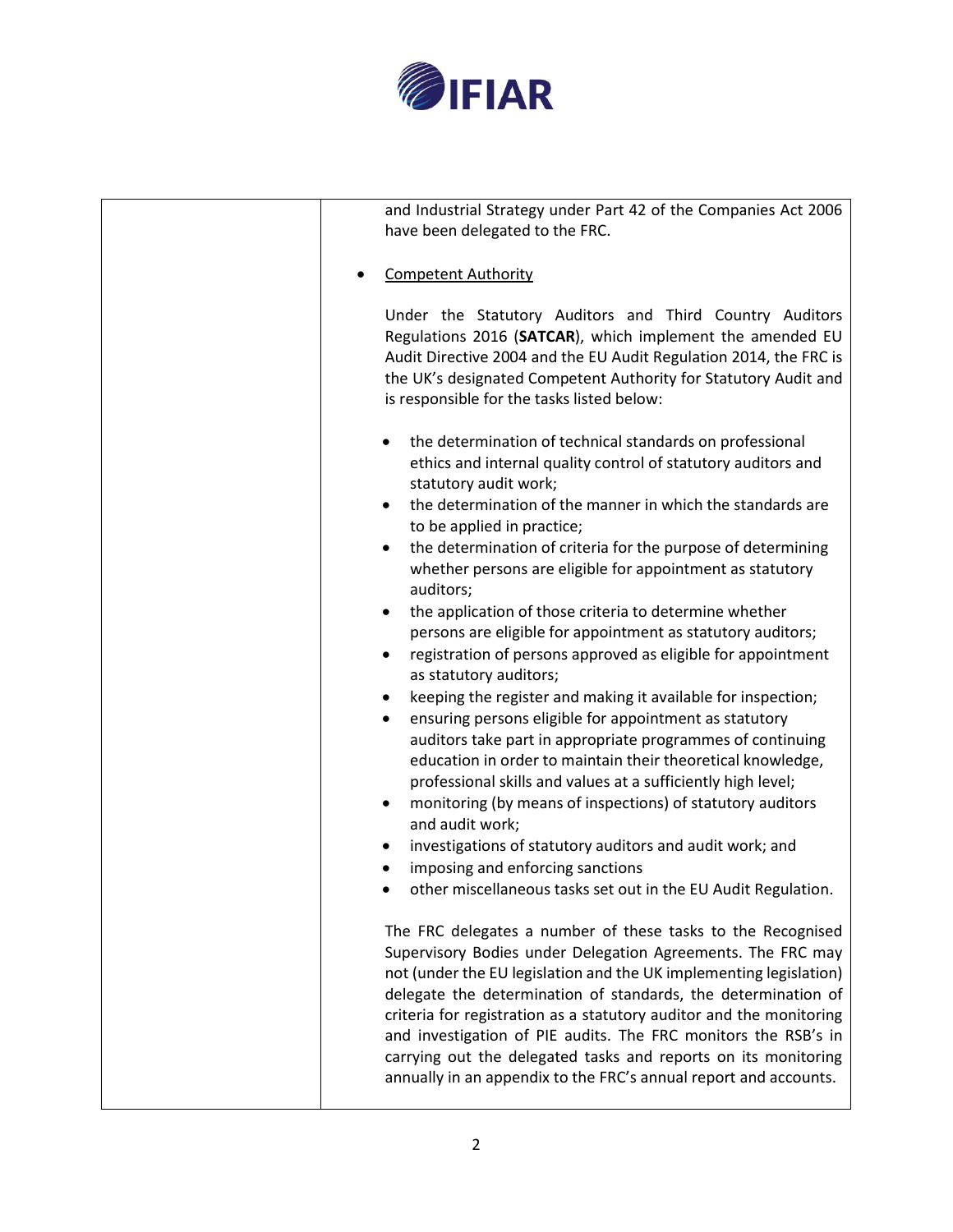

|                                                                  | <b>Third Country Auditors</b>                                                                                                                                                                                                                                                                                                                                                                                 |
|------------------------------------------------------------------|---------------------------------------------------------------------------------------------------------------------------------------------------------------------------------------------------------------------------------------------------------------------------------------------------------------------------------------------------------------------------------------------------------------|
|                                                                  | Under the Delegation Order, the FRC is responsible for the<br>registration and monitoring of third country auditors pursuant to<br>Part 42 Companies Act 2006.                                                                                                                                                                                                                                                |
|                                                                  | <b>Local Authority Auditors</b>                                                                                                                                                                                                                                                                                                                                                                               |
|                                                                  | Under the Local Audit (Delegation of Functions) and Statutory<br>Audit (Delegation of Functions) Order 2014 (Local Audit<br>Delegation Order), the FRC is responsible for the recognition and<br>supervision of supervisory and qualifying bodies for local authority<br>audit under the Local Audit and Accountability Act 2014.                                                                             |
|                                                                  | <b>Independent Supervisor of Auditors General</b>                                                                                                                                                                                                                                                                                                                                                             |
|                                                                  | Under the Delegation Order, the FRC is responsible for the<br>independent supervision of the Comptroller and Auditor General<br>for England (the officer of the English Parliament which heads the<br>National Audit Office, the body that scrutinises Government<br>expenditure). The FRC carries out the same function for the<br>Auditors General of Northern Ireland, Scotland and Wales.                 |
|                                                                  | 2.4 Have there been any major changes to the Member's organization<br>or to the governing legislation since completing last year's Member<br>Profile?                                                                                                                                                                                                                                                         |
|                                                                  | $\Box$ Yes<br>⊠ No                                                                                                                                                                                                                                                                                                                                                                                            |
|                                                                  | If yes, please describe these changes with an appropriate level of<br>detail:                                                                                                                                                                                                                                                                                                                                 |
|                                                                  |                                                                                                                                                                                                                                                                                                                                                                                                               |
| <b>Governing Body</b><br>3.<br><b>Composition and</b><br>members | Describe with an appropriate level of detail the current<br>3.1<br>composition of the Member's governing body, including the ratio<br>between Board members who are independent from the audit<br>profession and those who are not <sup>2</sup> . The audit profession includes, for<br>example: audit firms, professional accountancy bodies and bodies or<br>entities associated with the audit profession. |
|                                                                  | The Board comprises a Chair and Non-Executive Directors appointed by the<br>Secretary of State and the Chief Executive Officer. All Directors must be                                                                                                                                                                                                                                                         |

 $2$  An individual is independent of the profession even if he is a CPA, Chartered Accountant, or holder of another equivalent qualification, as long as this individual is not employed by or affiliated to a registered audit firm, nor employed by or affiliated to of a professional accountancy body, nor employed by or affiliated to bodies or entities associated with the audit profession.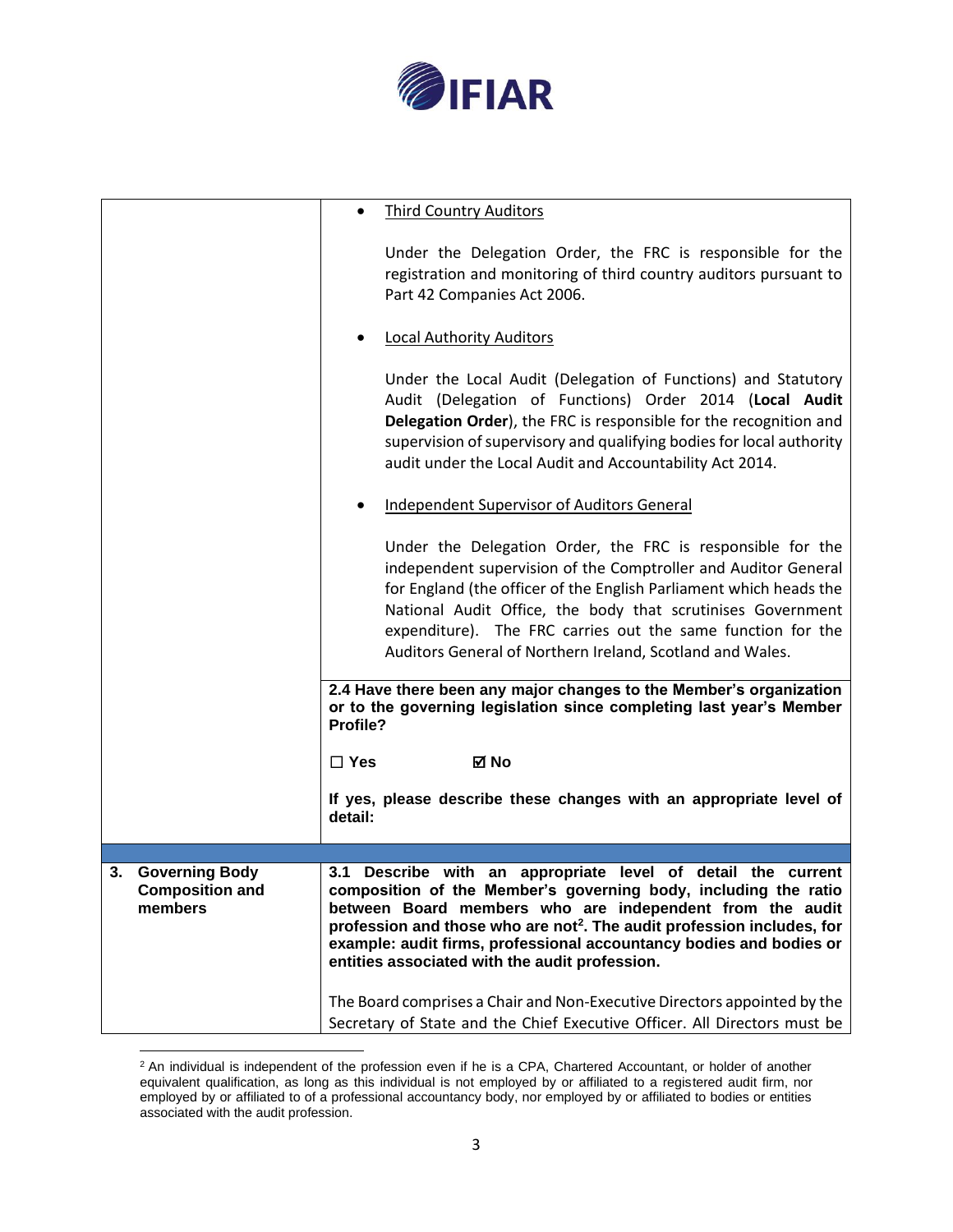

| knowledgeable in areas relevant to statutory audit but no member of the<br>Board may be a practising auditor or a member of the governing body of<br>an accountancy body.                                       |
|-----------------------------------------------------------------------------------------------------------------------------------------------------------------------------------------------------------------|
| Specifically, the Articles of Association includes provisions that:                                                                                                                                             |
| no director may be an individual who in the three years prior to<br>appointment has:                                                                                                                            |
| (i) been a practising auditor; or                                                                                                                                                                               |
| (ii) held voting rights in an audit firm; or                                                                                                                                                                    |
| (iii) been an employee of, partner of or otherwise contracted by an<br>audit firm, a member of the administrative, management or<br>supervisory body of an audit firm or an officer holder of an audit<br>body; |
| no director may be an office holder of an accountancy or actuarial<br>body; and<br>the majority of directors may not be individuals who in the five<br>years prior to appointment have:                         |
| (i) been practising accountants or actuaries; or                                                                                                                                                                |
| (ii) held voting rights in an accountancy or actuarial firm; or                                                                                                                                                 |
| (iii) been employees of an accountancy or actuarial firm, members<br>of the administrative or management body of an accountancy or<br>actuarial firm.                                                           |
| The FRC Board currently comprises:                                                                                                                                                                              |
| Chair: In January 2021, Jan du Plessis was named as Chair                                                                                                                                                       |
| Deputy Chair: currently vacant and recruiting                                                                                                                                                                   |
| Non-Executive Directors:<br>Ruwan Weerasekera<br>John Coomber<br>Hannah Nixon<br>Angela Cha<br>Sir Ashley Fox<br>Clare Thompson<br>David Willis                                                                 |
| <b>Executive Director and Chief Executive: Sir Jonathan Thompson</b>                                                                                                                                            |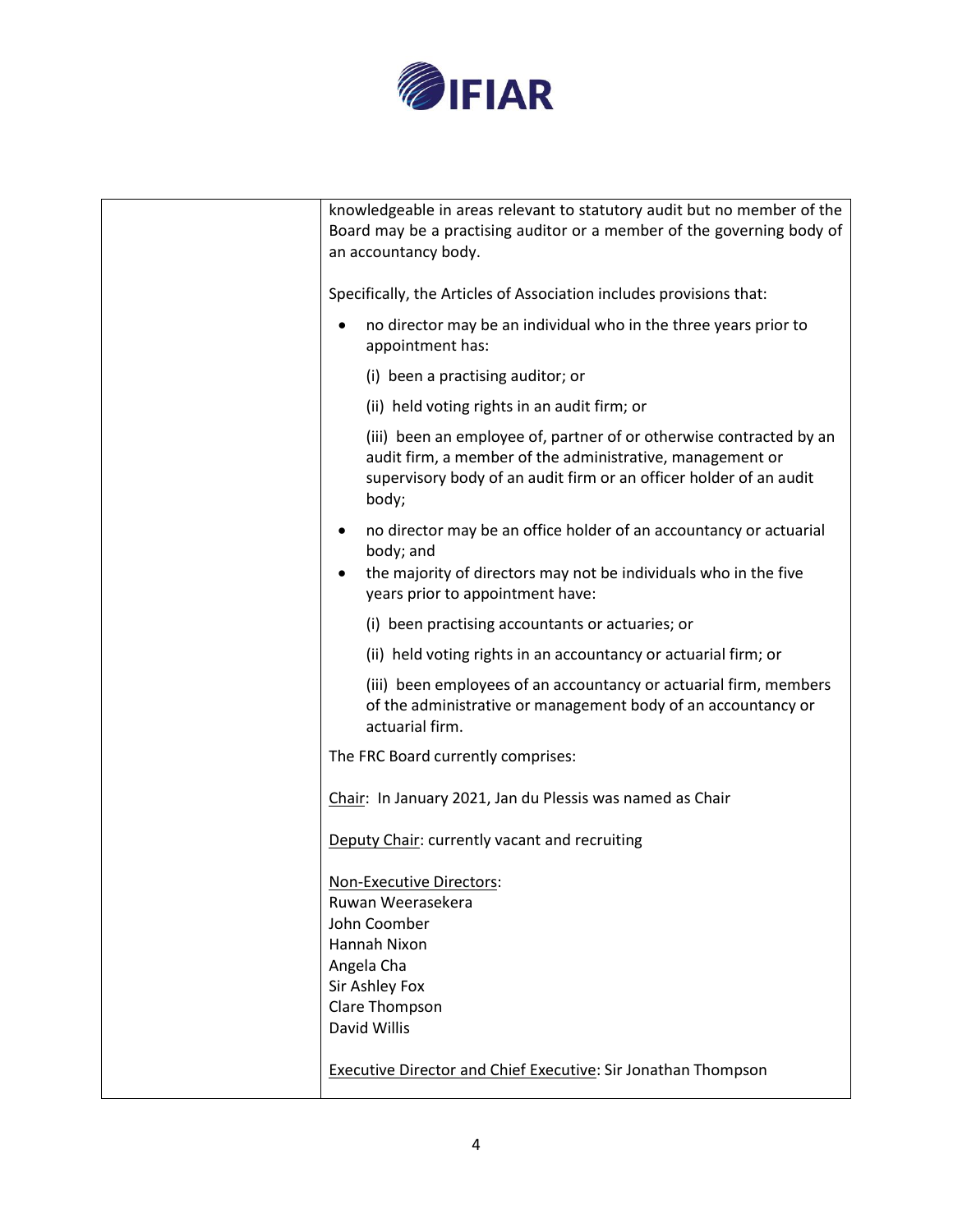

| 3.2 What are the eligibility criteria / requirements and composition<br>requirements for the members of the governing body?                                                                                                                                                                                       |
|-------------------------------------------------------------------------------------------------------------------------------------------------------------------------------------------------------------------------------------------------------------------------------------------------------------------|
| See above at 3.1.                                                                                                                                                                                                                                                                                                 |
| 3.3. Is each member of the governing body independent from the audit<br>profession? The audit profession includes, for example: audit firms,<br>professional accountancy bodies and bodies or entities associated<br>with the audit profession.                                                                   |
| ⊠ Yes<br>$\square$ No                                                                                                                                                                                                                                                                                             |
| See above at 3.1                                                                                                                                                                                                                                                                                                  |
| 3.4 If the answer to question 3.3 is "No", is the majority of the members<br>of the governing body non-practitioner?                                                                                                                                                                                              |
| $\Box$ Yes<br>$\Box$ No                                                                                                                                                                                                                                                                                           |
| N/A                                                                                                                                                                                                                                                                                                               |
| 3.5 If the answer to question 3.3 is "No", which safeguards are in place<br>to provide for the Member's overall independence from the audit<br>profession?                                                                                                                                                        |
| N/A                                                                                                                                                                                                                                                                                                               |
| 3.6 Is there a restriction or recusal process that is applicable to<br>members of the governing body of the Member who are current or<br>former auditors/practitioners?                                                                                                                                           |
| ⊠ Yes<br>$\square$ No                                                                                                                                                                                                                                                                                             |
| Does this include a "cooling-off" period for former auditors?                                                                                                                                                                                                                                                     |
| ⊠ Yes<br>$\square$ No                                                                                                                                                                                                                                                                                             |
| If yes to either of the above, please describe:                                                                                                                                                                                                                                                                   |
| See above at 3.1 in relation to cooling off of former employees of audit<br>firms. All Board Directors are also subject to the FRC's Code of Conduct in<br>relation to conflicts of interests and the provisions of the Companies Act<br>2006. The Code of Conduct was updated in 2021 and is on the FRC website. |
| 3.7 Other than the governing body, are members of the profession<br>involved in the Member's organization (including in any inspections,<br>committee or panel role)?                                                                                                                                             |
| ⊠ Yes<br>$\Box$ No                                                                                                                                                                                                                                                                                                |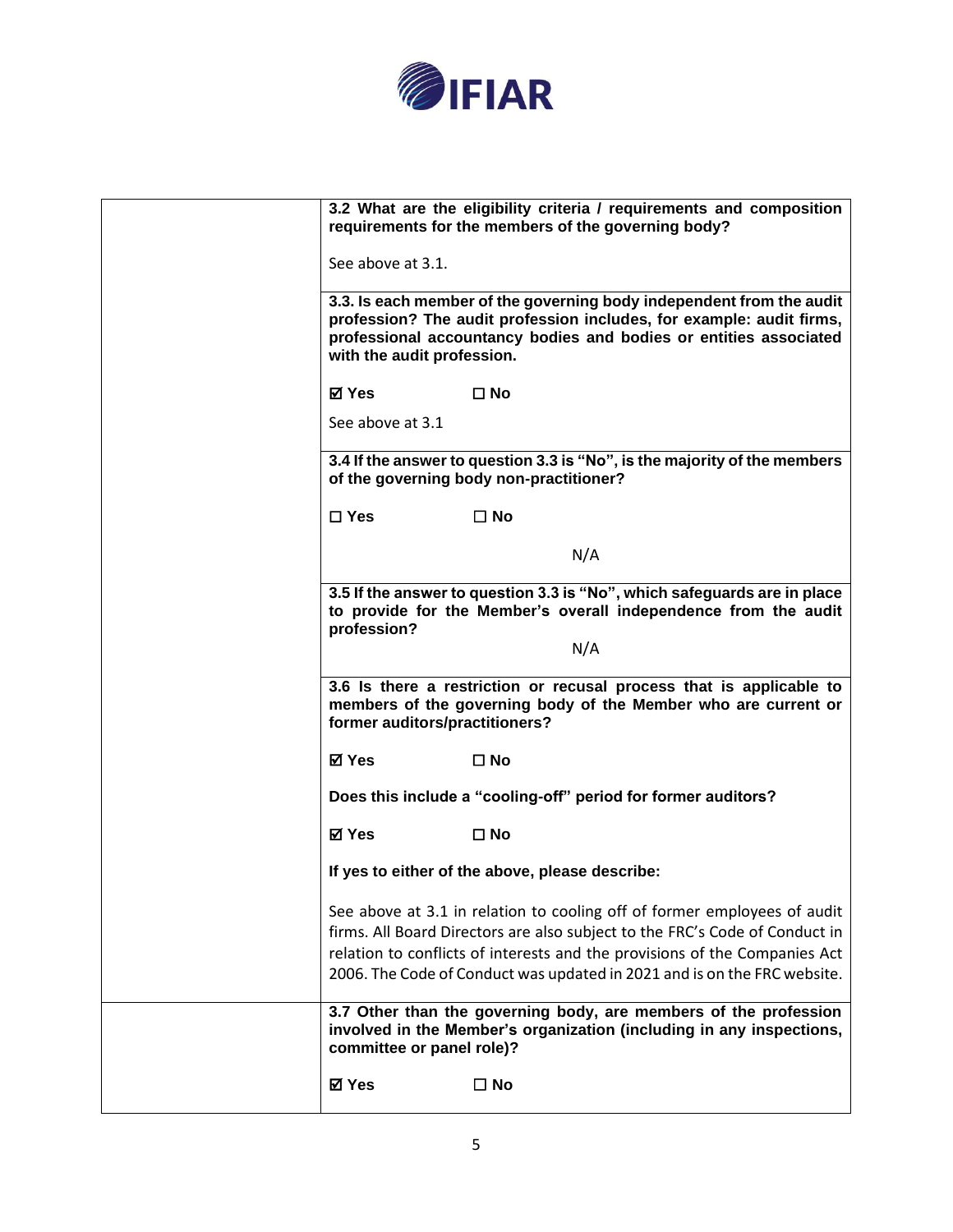

| If yes, please describe their role with an appropriate level of detail,<br>including the ratio between those who are independent and those who<br>are not in the relevant function and whether such role includes<br>decisional or control authority:                                                                                                            |
|------------------------------------------------------------------------------------------------------------------------------------------------------------------------------------------------------------------------------------------------------------------------------------------------------------------------------------------------------------------|
| Members of the profession are involved in the executive management of<br>the FRC and in its regulatory functions i.e. its inspection, standard setting<br>and enforcement functions.                                                                                                                                                                             |
| The FRC is governed by its Board. Board members are appointed by the<br>Department for Business, Energy and Industrial Strategy (BEIS).                                                                                                                                                                                                                          |
| The Board is then supported by, and delegates some of its responsibilities<br>to, its two governance committees and three regulatory Committees; one<br>which sets standards, one which monitors compliance with standards and<br>one which considers enforcement action for instances of potential non-<br>compliance with relevant standards and requirements. |
| The business committees and the Executive are supported by non-<br>executive Senior Advisors and members of the Advisory Panel.                                                                                                                                                                                                                                  |
| <b>The Governance Committees</b><br>Audit & Risk Committee<br>People Committee                                                                                                                                                                                                                                                                                   |
| <b>The Business Committees</b><br><b>Conduct Committee</b><br><b>Regulatory Standards &amp; Codes Committee</b><br><b>Supervision Committee</b>                                                                                                                                                                                                                  |
| <b>Advisory Groups</b><br>A group of non-executive Senior Advisors and an Advisory Panel of non-<br>executive subject specialists provide support to both the Executive and the<br>business Committees as required. Senior Advisors attend business<br>Committee meetings as non-voting members.                                                                 |
| <b>Panels and Committees maintained for Enforcement matters</b><br>The following bodies are maintained pursuant to the Conduct Committee<br>Operating procedures, the FRC's Disciplinary Schemes and the Audit<br>Enforcement Procedure. They are independent of the FRC's governance<br>structure.                                                              |
| Appointment Committee (who appoint members to the Tribunal Panel)<br><b>Tribunal Panel</b>                                                                                                                                                                                                                                                                       |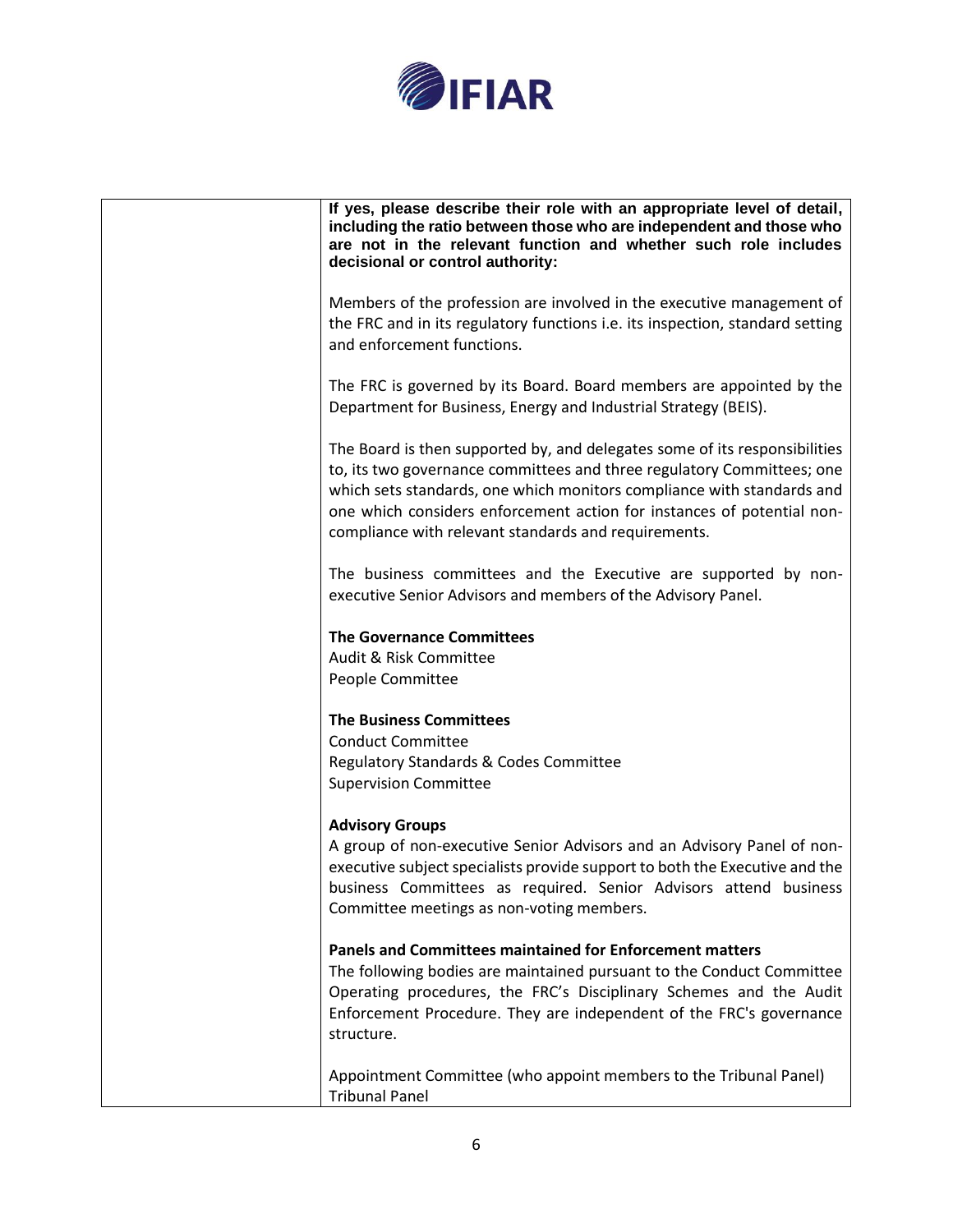

|                                   | <b>Enforcement Committee Panel</b>                                                                                                                                                                                                                                                                                                                                                                                                                                                                                                       |
|-----------------------------------|------------------------------------------------------------------------------------------------------------------------------------------------------------------------------------------------------------------------------------------------------------------------------------------------------------------------------------------------------------------------------------------------------------------------------------------------------------------------------------------------------------------------------------------|
|                                   | Membership of the Conduct Committee is restricted in that no member<br>may be                                                                                                                                                                                                                                                                                                                                                                                                                                                            |
|                                   | an individual who in the three years prior to appointment has:                                                                                                                                                                                                                                                                                                                                                                                                                                                                           |
|                                   | (i) been a practising auditor; or<br>(ii) held voting rights in an audit firm; or<br>(iii) been an employee of, partner of or otherwise contracted by an audit<br>firm, a member of the administrative, management or supervisory body of<br>an audit firm or an officer holder of an audit body;                                                                                                                                                                                                                                        |
|                                   | an office holder of an accountancy or actuarial body.                                                                                                                                                                                                                                                                                                                                                                                                                                                                                    |
|                                   | FRC non-executive and staff members are subject to Codes of Conduct<br>which require them to observe requirements in relation to the<br>maintenance of objectivity and the avoidance of conflicts of interest. In<br>addition, the provisions of the EU Audit Regulation have been onshored<br>into UK domestic legislation and remain obligations as a result<br>notwithstanding the conclusion of the Brexit transition period. This<br>includes particular requirements for inspections to ensure that inspectors<br>are independent. |
|                                   |                                                                                                                                                                                                                                                                                                                                                                                                                                                                                                                                          |
| <b>Funding Arrangements</b><br>4. | 4.1 Describe the main funding arrangements of the Member, including<br>the setting and approval of the budget and the fees, if any:                                                                                                                                                                                                                                                                                                                                                                                                      |
|                                   | The Companies Act 2006 provides for the professional bodies to cover the<br>FRC's costs as the Competent Authority for audit. The remainder of the<br>FRC's core operating costs in relation to accounting, actuarial work and<br>corporate governance are funded by through voluntary arrangements with<br>the accountancy and actuarial professions and the business community<br>and the pensions and insurance industries.                                                                                                           |
|                                   | 4.2 Is the funding free from undue influence by the profession?                                                                                                                                                                                                                                                                                                                                                                                                                                                                          |
|                                   | <b>⊠</b> Yes<br>$\square$ No                                                                                                                                                                                                                                                                                                                                                                                                                                                                                                             |
|                                   | Please describe with an appropriate level of detail the safeguards in<br>place to prevent undue influence by the profession:                                                                                                                                                                                                                                                                                                                                                                                                             |
|                                   | Each year the FRC determines its priorities and funding requirements for<br>the next financial year with reference to its responsibilities set out in 2.3.                                                                                                                                                                                                                                                                                                                                                                               |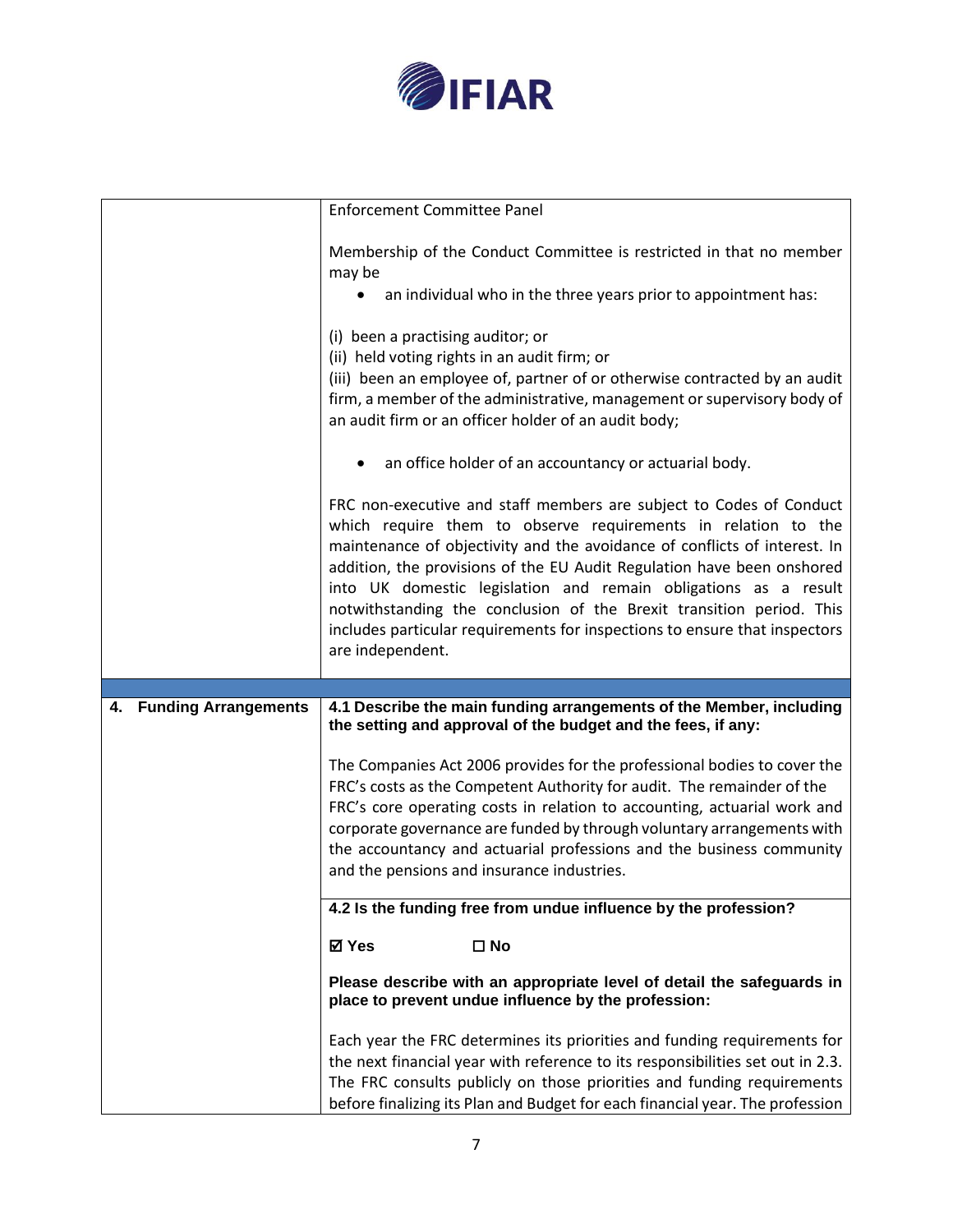

|    |                                             | may respond to the consultation as may any of the FRC's stakeholder but<br>otherwise has no influence over the FRC's funding.                                                                                                                                                                                                                                                                                                                                                                                         |
|----|---------------------------------------------|-----------------------------------------------------------------------------------------------------------------------------------------------------------------------------------------------------------------------------------------------------------------------------------------------------------------------------------------------------------------------------------------------------------------------------------------------------------------------------------------------------------------------|
|    |                                             |                                                                                                                                                                                                                                                                                                                                                                                                                                                                                                                       |
|    | 5. Inspection System                        | 5.1 Does the Member have the responsibility for recurring inspections<br>of audit firms undertaking audits of public interest entities (PIEs)?<br><b>⊠</b> Yes<br>$\square$ No                                                                                                                                                                                                                                                                                                                                        |
|    |                                             |                                                                                                                                                                                                                                                                                                                                                                                                                                                                                                                       |
|    |                                             | 5.2 Is this responsibility undertaken directly or through oversight of<br>inspection conducted by another organization?                                                                                                                                                                                                                                                                                                                                                                                               |
|    |                                             | <b>Ø</b> Directly<br>□ Through Oversight                                                                                                                                                                                                                                                                                                                                                                                                                                                                              |
|    |                                             | If directly, kindly provide a brief description or summary of the<br>responsibility, including the regulatory reporting process after<br>inspections i.e. recommendations issued, follow-up, etc.).                                                                                                                                                                                                                                                                                                                   |
|    |                                             | If through oversight of another organization, please describe with<br>an appropriate level of detail the other organization, its relation to<br>the Member, its role, and the arrangements for oversight:                                                                                                                                                                                                                                                                                                             |
|    |                                             | The FRC is responsible for inspecting auditors of all public-interest entities<br>(PIEs). The inspections are undertaken by the FRC's Audit Quality Review<br>team (AQR). A public report on each firm is issued at the completion of the                                                                                                                                                                                                                                                                             |
|    |                                             | inspection. Reports on all audits reviewed are issued to both the audit firm<br>and the audit committee chair.                                                                                                                                                                                                                                                                                                                                                                                                        |
|    |                                             | 5.3 Please describe with an appropriate level of detail the<br>requirements and practices regarding the frequency of inspections:                                                                                                                                                                                                                                                                                                                                                                                     |
|    |                                             | AQR currently inspects the six major firms annually, together with Mazars.<br>The remaining firms auditing PIEs (approximately 30 other firms) will be                                                                                                                                                                                                                                                                                                                                                                |
|    |                                             | inspected on a rolling basis going forward, every three to six years.                                                                                                                                                                                                                                                                                                                                                                                                                                                 |
|    |                                             |                                                                                                                                                                                                                                                                                                                                                                                                                                                                                                                       |
| 6. | <b>Audit and Financial</b><br><b>Market</b> | 6.1 Provide the number of audit firms subject to inspections. Include<br>an indication of the number of public interest audits (PIEs) and other<br>audits that fall under the Member's oversight or mandate.                                                                                                                                                                                                                                                                                                          |
|    |                                             | As noted above, there are 7 firms that are inspected annually by the FRC's<br>AQR team, and approximately a further 30 auditors of public interest<br>entities which will be inspected every three to six years going forwards.<br>The professional bodies are responsible for inspections of some 7000<br>auditors of non-public interest entities, subject to FRC oversight There are<br>approximately 2200 audits subject to AQR inspection (comprising 2000<br>Public Interest Entities and 200 retained audits). |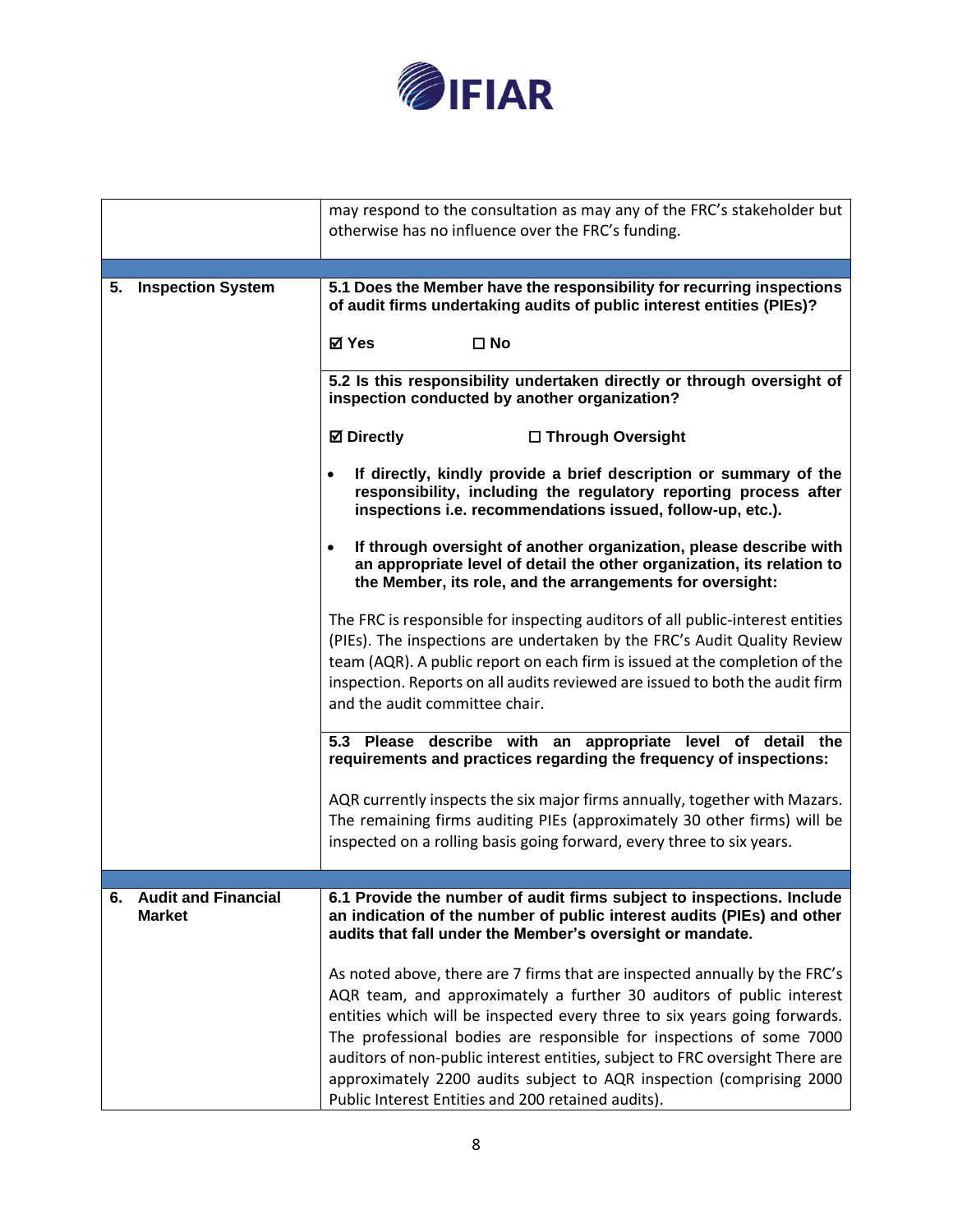

|    |                                                                                                     | 6.2 What are the sizes and market shares of each of the largest audit<br>firms in the Member's jurisdiction?                                                                                                                                                                                                                                                           |
|----|-----------------------------------------------------------------------------------------------------|------------------------------------------------------------------------------------------------------------------------------------------------------------------------------------------------------------------------------------------------------------------------------------------------------------------------------------------------------------------------|
|    |                                                                                                     | The relevant size of each of the seven largest firms is estimated as follows:<br>BDO LLP $-8%$<br>Deloitte LLP - 16%<br>Ernst & Young LLP - 17%<br>٠<br>Grant Thornton UK LLP - 4%<br>$\bullet$<br>KPMG LLP-20%<br>٠<br>PricewaterhouseCoopers LLP - 24%<br>٠<br>$RSM - 3%$<br>$\bullet$<br>The above analysis is expressed as a percentage of audit fee income in the |
|    |                                                                                                     | UK.                                                                                                                                                                                                                                                                                                                                                                    |
|    |                                                                                                     |                                                                                                                                                                                                                                                                                                                                                                        |
| 7. | <b>Main Other</b><br><b>Responsibilities of the</b><br>Member within the area<br>of Audit Oversight | 7.1 Please indicate whether the Member has responsibility for tasks<br>other than Inspections within the area of Audit Oversight:<br><b>Ø Registration/Licensing</b><br>☑ Audit and/or Ethics Standard Setting<br>☑ Permanent Education of Auditors<br><b>☑ Enforcement</b><br><b>Ø</b> Other:                                                                         |
|    |                                                                                                     | 7.2 If the Member has the responsibility for Registration/Licensing,<br>please indicate whether this responsibility is undertaken directly or<br>through oversight of Registration/Licensing conducted by another<br>organization?                                                                                                                                     |
|    |                                                                                                     | <b>Ø</b> Directly<br>□ Through Oversight                                                                                                                                                                                                                                                                                                                               |
|    |                                                                                                     | If directly, please describe the responsibility with an appropriate<br>٠<br>level of detail.                                                                                                                                                                                                                                                                           |
|    |                                                                                                     | If through oversight, please indicate the name of the other<br>organization and its composition (i.e. whether practitioners from<br>the audit profession are involved in decision-making). Also give a<br>description of the powers of the other organization and procedure<br>applied, as well as the role of the Member in these procedures.                         |
|    |                                                                                                     | The FRC determines the registration eligibility criteria. The criteria are<br>applied, and the register maintained by the Recognised Supervisory Bodies<br>by virtue of the delegation from the FRC to those bodies. The delegations<br>are set out in the Delegation Agreements between the FRC and each of the<br>bodies which are published on the FRC website.     |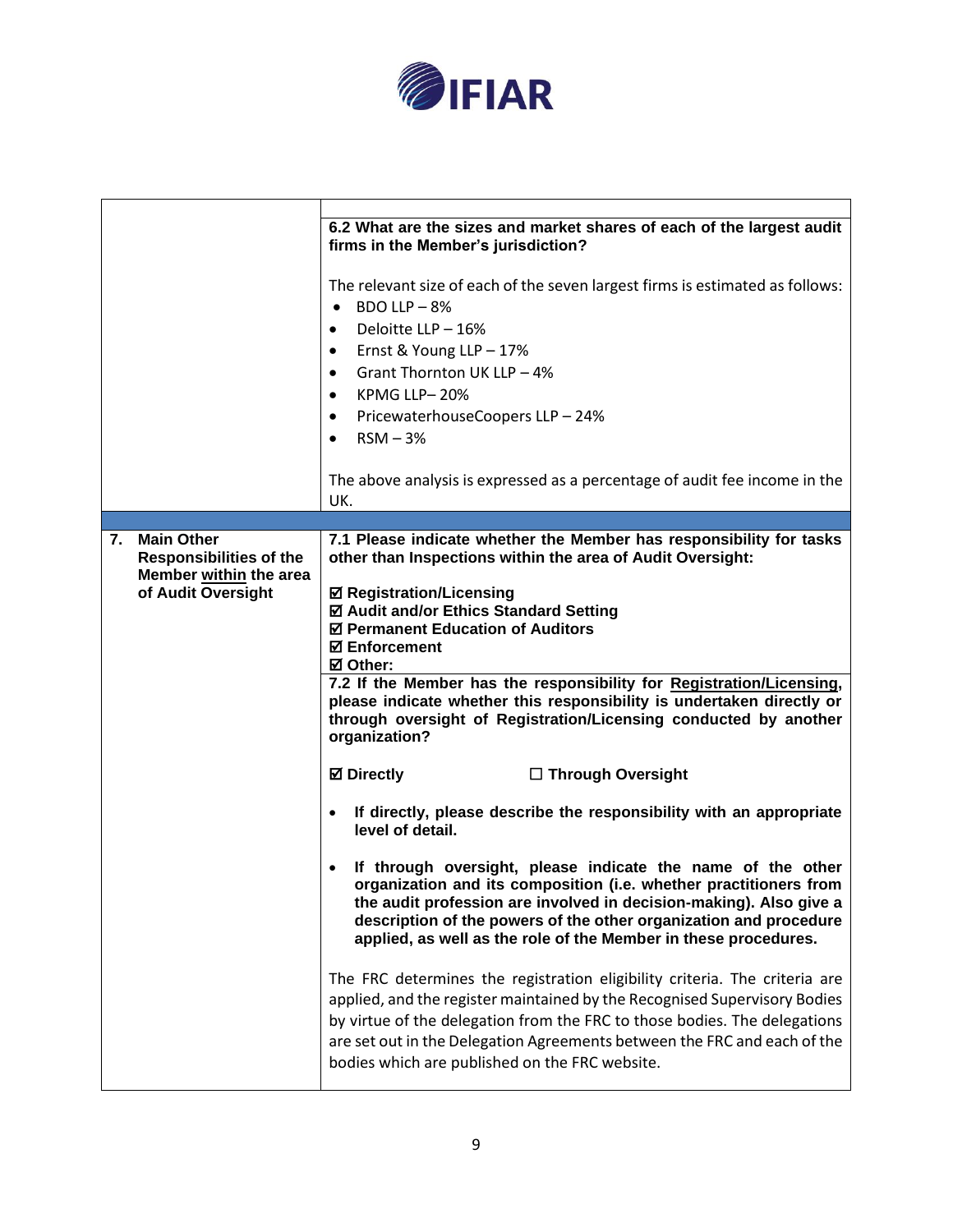

| 7.5 If the Member has the responsibility for <b>Enforcement</b> , please<br>indicate whether this responsibility is undertaken directly or through<br>referral to other organization(s)?                                                                                                                                                                     |
|--------------------------------------------------------------------------------------------------------------------------------------------------------------------------------------------------------------------------------------------------------------------------------------------------------------------------------------------------------------|
| The FRC is responsible for permanent or continuing education under the<br>Companies Act 2006. It delegates this task to the Recognised Supervisory<br>Bodies under Delegation Agreements with each of those bodies and then<br>oversees the exercise of this task by the bodies. The Delegation<br>Agreements are published on the FRC website.              |
| If through oversight, please indicate the name of the other<br>$\bullet$<br>organization and its composition (i.e. whether practitioners from<br>the audit profession are involved in decision-making). Also give a<br>description of the powers of the other organization and procedures<br>applied, as well as the role of the Member in these procedures. |
| <b>Ø</b> Directly<br>□ Through Oversight<br>If directly, please describe the responsibility with an appropriate<br>level of detail.                                                                                                                                                                                                                          |
| 7.4 If the Member has the responsibility for Permanent Education of<br>Auditors, please indicate whether this responsibility is undertaken<br>directly or through oversight of Permanent Education of Auditors<br>conducted by another organization?                                                                                                         |
| The determination of technical, ethical and internal control standards is a<br>matter reserved to the Board. The Board is assisted in this task by its Codes<br>and Standards Committee and an advisory council, the Audit and<br>Assurance Council, as well as the executive Audit and Assurance Policy<br>Team.                                            |
| If through oversight, please indicate the name of the other<br>organization and its composition (i.e. whether practitioners from<br>the audit profession are involved in decision-making). Also give a<br>description of the powers of the other organization and procedures<br>applied, as well as the role of the Member in these procedures.              |
| <b>⊠</b> Directly<br>□ Through Oversight<br>If directly, please describe the responsibility with an appropriate<br>level of detail.                                                                                                                                                                                                                          |
| 7.3 If the Member has the responsibility for Audit and/or Ethics<br>Standard Setting, please indicate whether this responsibility is<br>undertaken directly or through oversight of Audit and/or Ethics<br><b>Standard Setting conducted by another organization?</b>                                                                                        |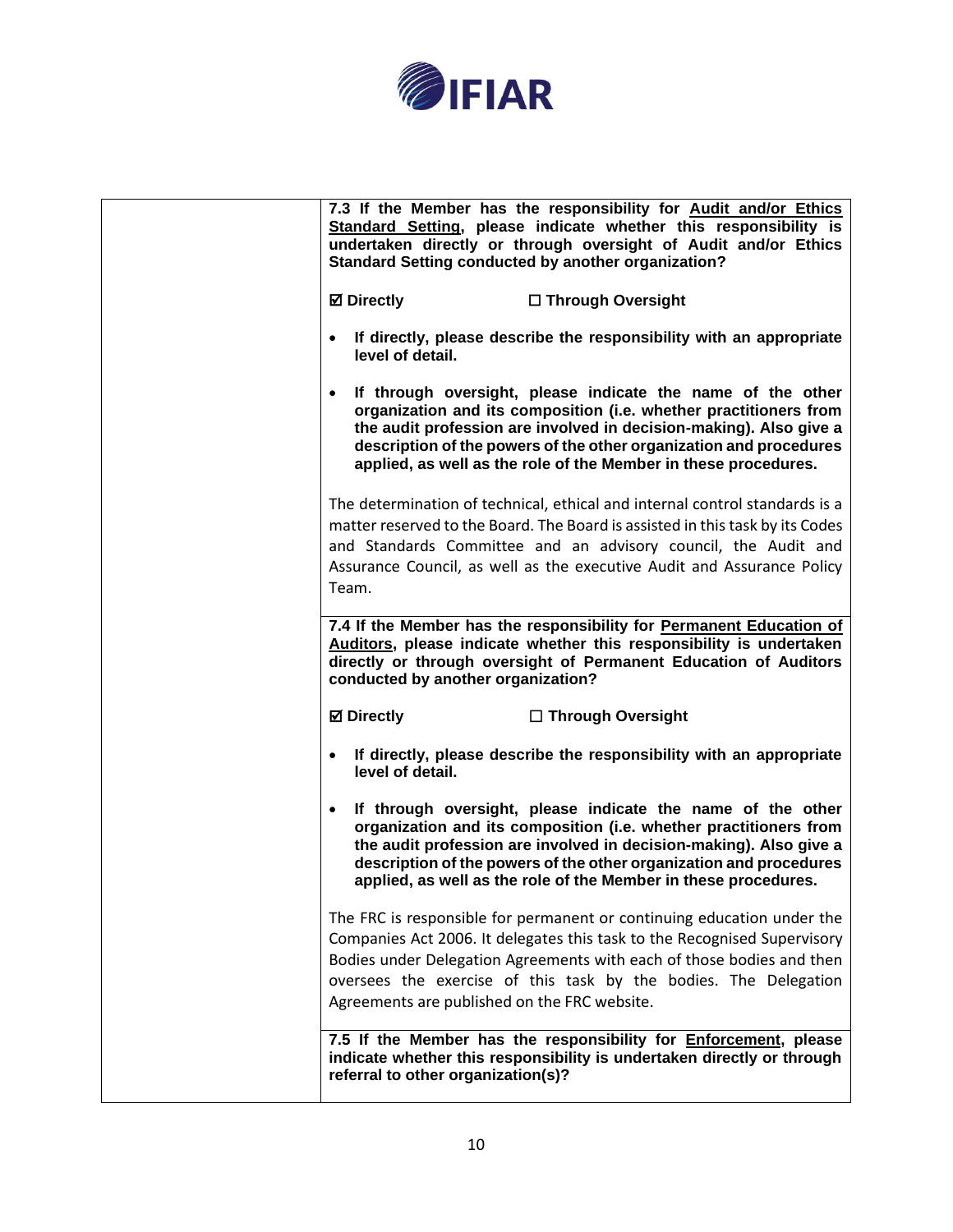

|    |                                                                                                      | <b>Ø</b> Directly<br>□ Through Referral                                                                                                                                                                                                                                                                                                                                    |
|----|------------------------------------------------------------------------------------------------------|----------------------------------------------------------------------------------------------------------------------------------------------------------------------------------------------------------------------------------------------------------------------------------------------------------------------------------------------------------------------------|
|    |                                                                                                      | If directly, kindly provide a brief description or summary of the<br>$\bullet$<br>enforcement responsibility, the procedure and process involved,<br>including the regulatory reporting process that led to disciplinary<br>action.                                                                                                                                        |
|    |                                                                                                      | If through referral, please indicate the name of the other<br>$\bullet$<br>organization and its composition (i.e. whether practitioners from<br>the audit profession are involved in decision-making). Also give a<br>description of the enforcement powers of the other organization<br>and procedures applied, as well as the role of the Member in these<br>procedures. |
|    |                                                                                                      | The FRC is responsible for all enforcement under the Companies Act 2006.<br>The FRC exercises these powers in relation to PIEs, large AIM companies<br>and large Lloyds' syndicates. Its enforcement powers are set out in its Audit<br>Enforcement Procedure.                                                                                                             |
|    |                                                                                                      | All other enforcement is exercised by the Recognised Supervisory Bodies<br>pursuant to the Delegation Agreements with each of those bodies.                                                                                                                                                                                                                                |
|    |                                                                                                      | 7.6 If the Member has the responsibility for other tasks within the area<br>of Audit Oversight, please describe with an appropriate level of detail:                                                                                                                                                                                                                       |
|    |                                                                                                      | Third Country Audit, Local Authority Audit and the Independent<br>Supervision of the Comptroller and Auditor General as described in 2.3<br>above.                                                                                                                                                                                                                         |
| 8. | <b>Main Other</b><br><b>Responsibilities of the</b><br>Member outside the<br>area of Audit Oversight | 8.1 Please describe with an appropriate level of detail whether the<br>Member has responsibility for tasks outside the area of audit oversight<br>such as Supervision of Financial Reporting or Securities Regulation:                                                                                                                                                     |
|    |                                                                                                      | <b>Actuarial Regulation</b>                                                                                                                                                                                                                                                                                                                                                |
|    |                                                                                                      | Responsible for the setting and maintenance of Technical Actuarial<br>Standards and Actuarial Standard Technical Memorandum 1 and oversight<br>of the regulation of actuaries by the Institute and Faculty of Actuaries.                                                                                                                                                   |
|    |                                                                                                      | <b>Corporate Reporting</b>                                                                                                                                                                                                                                                                                                                                                 |
|    |                                                                                                      | The FRC is the prescribed body for issuing accounting standards in the UK<br>under the provisions of the Companies Act 2006.                                                                                                                                                                                                                                               |
|    |                                                                                                      | The FRC's Conduct Committee is authorized under the Companies Act to<br>apply to court to require an entity to amend their Annual Report and                                                                                                                                                                                                                               |